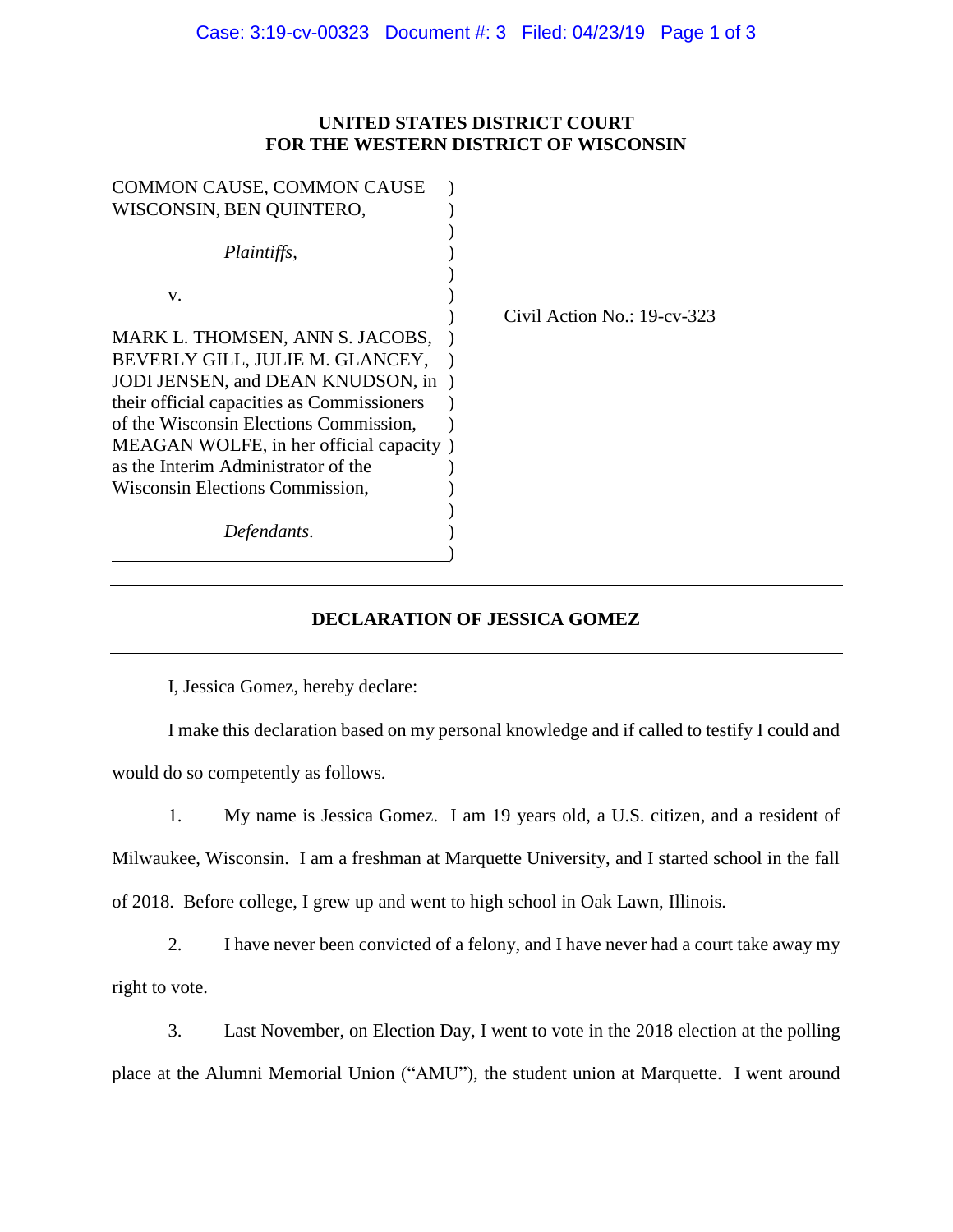#### Case: 3:19-cv-00323 Document #: 3 Filed: 04/23/19 Page 2 of 3

11:00 a.m. because I had two classes back to back starting at noon, and I needed to get lunch before that. There were two separate lines at the polling place, one for students who grew up in Wisconsin and one for students who went to high school out of state. I got in the line for students who went to high school out of state. It wasn't until I got in line to vote that I learned that there was a voter ID requirement. One of the poll workers told me that my regular Marquette student ID with my name and my photo couldn't be used as voter ID. She told me that I needed to go downstairs to get a different ID to vote, a voter ID card, and then I would be allowed to vote. She didn't explain why this was necessary.

4. I have a U.S. passport, but I did not bring it to school with me. It is back at my parents' place in Oak Lawn, Illinois. I wasn't planning on traveling out of the country during the school year, so I didn't think I would need it at school. I did not have any other type of photo ID that could be used to vote in Wisconsin.

5. I went downstairs and waited in line for about fifteen minutes. I filled out some paperwork. That took about five minutes. And then I handed in my paperwork to the staff and waited in another line for my new voter ID card to be printed. It took another five minutes or so for my voter ID card to be printed.

6. Once I finally got that voter ID card, I did not have time to vote, so I had to go to two classes before voting. I went to a sociology lecture for two hours and then my French lecture for about two hours. So it was after 4:00 p.m. when I finally got out of class. At this point, I went back to the AMU to vote.

7. At the AMU, I waited in line for about thirty minutes to register to vote. At one point, they created a separate line for people who came from another state to attend school at Marquette. I was pulled out of line and told to wait in that other line. This added to my wait time.